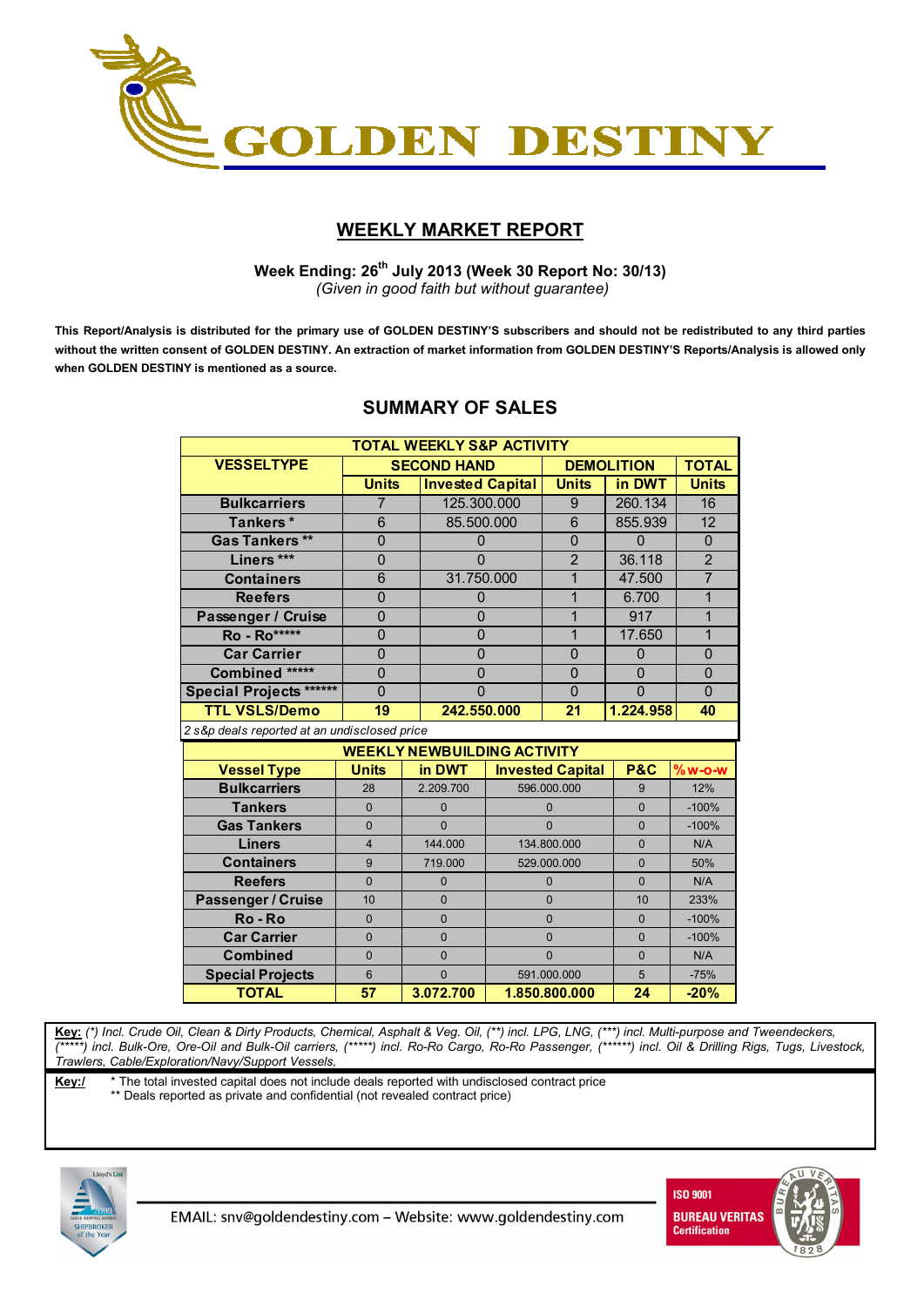|                                       | <b>SECONDHAND TONNAGE SOLD FOR FURTHER TRADING</b>                                                                                                         | <b>GDSA</b><br><b>S&amp;P INDEX</b> |
|---------------------------------------|------------------------------------------------------------------------------------------------------------------------------------------------------------|-------------------------------------|
|                                       | <b>DRY BULK CARRIERS</b>                                                                                                                                   | US\$/Dwt                            |
| <b>CITY</b>                           | 82,000 DWT DELY 13 KRS MAN-B&W 19,415 BHP<br>SOLD FOR ABT US \$28,7 MIL TO GREEK BYRS                                                                      | 350.00                              |
| <b>2 X TSUNEISHI RESALES</b>          | 81,500 DWT DELY 2013 JPN<br>SOLD ENBLOC FOR ABT US \$30,75 MIL EACH TO GREEK BYRS                                                                          | 188.65                              |
| YANTIAN SEA                           | 44,810 DWT BLT 95 KRS 5 HO HA CR 4 x 25 T B&W 10,673 BHP<br>SOLD FOR ABT US \$6,8 MIL TO CHINESE BYRS                                                      | 151.75                              |
| <b>GREAT SUMMIT</b>                   | 33,745 DWT BLT 05 JPN 5 HO HA CR 4 x 30 T B&W 8,470 BHP<br>SOLD FOR ABT US \$16 MIL TO HK BYRS                                                             | 474.14                              |
| <b>GREAT CREATION</b>                 | 27,383 DWT BLT 98 CHR 5 HO HA CR 4 x 30 T SULZER 9,245 BHP<br>SOLD FOR ABT US \$6,2 MIL TO UNDISCLOSED BYRS - SS DUE                                       | 226.42                              |
| <b>SEA BELL</b>                       | 24,997 DWT BLT 00 JPN 4 HO HA CR 3 x 30,5 T B&W 8,371 BHP<br>SOLD FOR ABT US \$6,1 MIL TO GREEK BYRS                                                       | 244.03                              |
|                                       | <b>TANKERS</b>                                                                                                                                             | US\$/Dwt                            |
| <b>MORNING GLORY V</b>                | 74,025 DWT BLT 98 JPN DH COATED OIL CAP. 88,725 CBM MAN-B&W 15,015 BHP<br>SOLD FOR ABT US \$8,5 MIL TO UNDISCLOSED BYRS                                    | 114.83                              |
| <b>FANTASIA</b><br><b>ELECTA</b>      | 51,433 DWT BLT 09 KRS DH 12 TNKS CTD OIL CAP. 51,922 CBM MAN-B&W 12,889 BHP<br>51,118 DWT BLT 09 KRS DH 12 TNKS CTD OIL CAP. 51,952 CBM MAN-B&W 12,889 BHP |                                     |
|                                       | SOLD ENBLOC FOR ABT US \$30.00 MIL EACH TO ANGOLIAN BYRS ON SUBS 585.07                                                                                    |                                     |
| <b>PACIFIC POLARIS</b>                | 47,999 DWT BLT 04 JPN DH 14 TNKS CTD/CLD OIL CAP. 56,000 CBM MAN-B&W 12,889 BHP<br>SOLD FOR ABT US \$17 MIL TO FAR EASTERN BYRS                            | 354.17                              |
| <b>UBT FJORD</b>                      | 9,285 DWT BLT 08 CHR DH 10 TNKS CTD/CLD OIL CAP. 9,507 CBM MAK 4,038 BHP<br>SOLD FOR AN UNDISCLOSED PRICE TO NORWEGIAN BYRS - INTERNAL SALE N/A            |                                     |
| <b>CRISTALLO</b>                      | 8,091 DWT BLT 91 ITL DH 20 TNKS CTD/CLD OIL CAP. 8,640 CBM WARTSILA 5,547 BHP<br>SOLD FOR AN UNDISCLOSED PRICE TO UNDISCLOSED BYRS                         | N/A                                 |
|                                       | <b>CONTAINERS</b>                                                                                                                                          | US\$/Dwt                            |
| E.R. DARWIN                           | 35,966 DWT BLT 96 KRS 6 HO 10 HA 2,825 TEU B&W 34,042 BHP<br>SOLD FOR ABT US \$5,5 MIL TO GREEK BYRS                                                       | 152.92                              |
| <b>LIBRA J</b>                        | 14,174 DWT BLT 98 CHR 5 HO 7 HA CR 2 x 45 T 1,116 TEU SULZER 14,792 BHP<br>SOLD FOR ABT US \$2,75 MIL TO UNDISCLOSED BYRS                                  | 194.02                              |
| <b>AUSTRIA</b>                        | 14,100 DWT BLT 93 POL 4 HO 8 HA CR 3 x 40 T 1,162 TEU B&W 9,422 BHP<br>SOLD FOR ABT US \$3 MIL TO GREEK BYRS                                               | 212.77                              |
| <b>FRIESEDIJK</b><br><b>FLEVODIJK</b> | 12,306 DWT BLT 10 CHR CR 2 x 45 T 880 TEU WARTSILA 12,563 BHP<br>11,863 DWT BLT 10 CHR CR 2 x 45 T 877 TEU WARTSILA 12,563 BHP                             |                                     |
|                                       | SOLD ENBLOC FOR ABT US \$9.00 MIL EACH TO UNDISCLOSED BYRS                                                                                                 | 744.76                              |
| <b>MONDENA</b>                        | 12,048 DWT BLT 99 TRK 5 HO 7 HA CR 2 x 50 T 1,115 TEU B&W 15,663 BHP<br>SOLD FOR ABT US \$2,5 MIL TO UNDISCLOSED BYRS                                      | 207.50                              |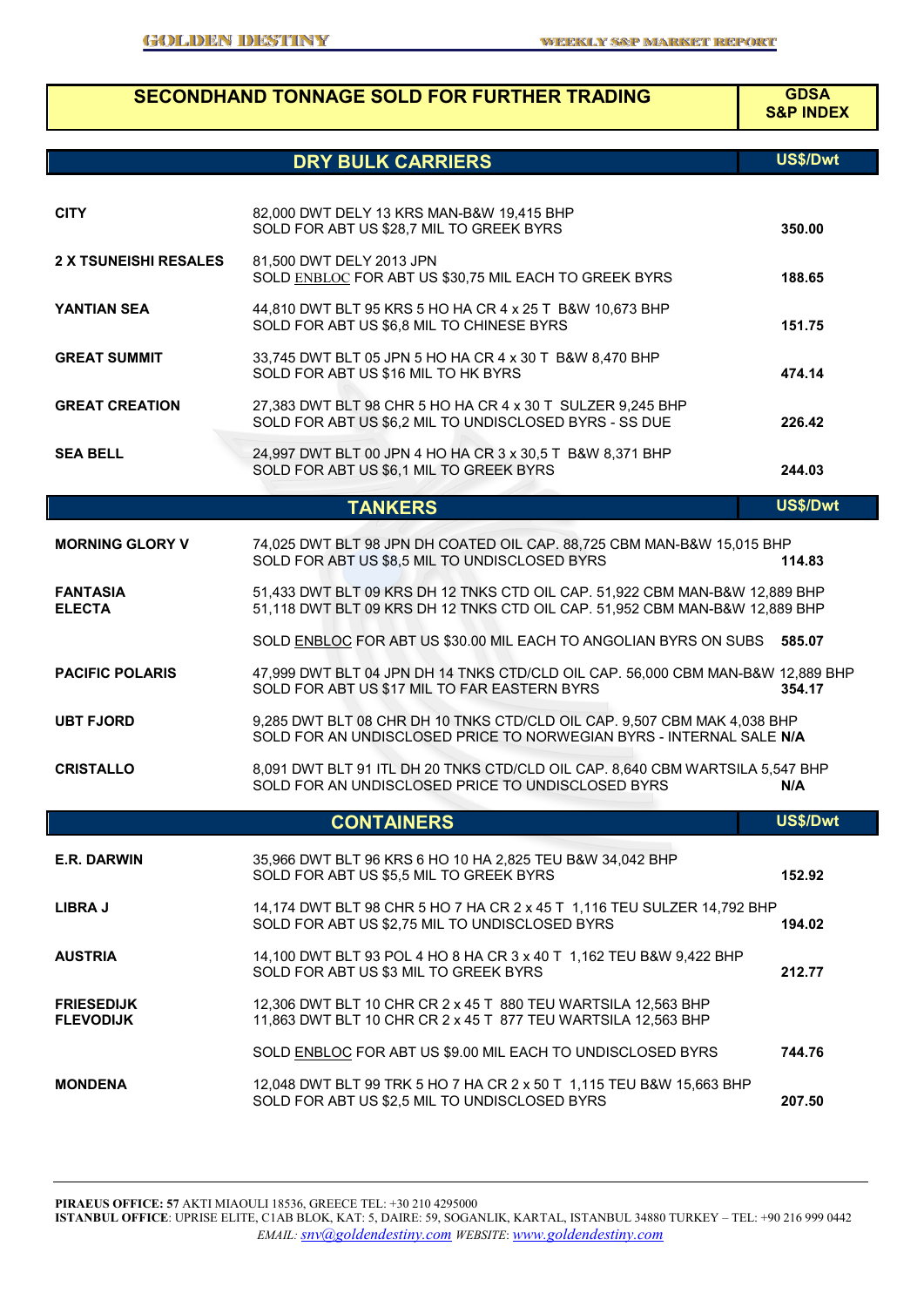### **NEWBUILDING MARKET - ORDERS**

#### **DRY BULK CARRIERS**

**180,000 DWT** 2 units ordered by **Cara Shipping,** shipping subsidiary of Rizhao Steel (SPORE) at **Qingdao Beihai** (PRC). Price USD \$ 47 mil each. Dely 12/2015 & 6/2016 (not formally confirmed).

**180,000 DWT** 2 units ordered by **Cara Shipping,** shipping subsidiary of Rizhao Steel (SPORE) at **Dalian Shipbuilding Industry** (PRC). Price USD \$ 47 mil each. Dely 12/2015 & 6/2016 (not formally confirmed).

**82,000 DWT** 1 unit ordered by **Undisclosed Investors** at **Sinopacific - Yangzhou Dayang** (PRC). Price undisclosed. Dely 3/ 2015 (jointly designed with Mitsubishi, 28t daily fuel consumption, Option for one more).

**81,600 DWT** 2 units ordered by **Great Eastern Shipping** (IND) at **Tsuneishi Cebu** (PHIL). Price undisclosed. Dely 1H 2016 (new eco design).

**81,000 DWT** 2 units ordered by **Kristian G. Jebsen Shipsrederi** (NOR) at **Japan Marine United** (JPN). Price USD \$ 30 mil each. Dely 2014/2015 (Options exercised).

**64,000 DWT** 2 units ordered by **Peter Dohle** (GER) at **Jiangzu Yangzijiang Shipbuilding** (PRC). Price USD \$ 25,5 mil each. Dely late 2015-early 2016 (Option for 2 more).

**64,000 DWT** 2 units ordered by **Dalnave Navigation** (GR) at **CSSC Chengxi Shipyard** (PRC). Price undisclosed. Dely 2-4/2016.

**63,500 DWT** 3 units ordered by **Scorpio Bulkers** (MON) at **Chengxi Shipyard** (PRC). Price USD \$ 27 mil each. Dely starts early 2015 (Option one more).

**61,000 DWT** 4 units ordered by **Scorpio Bulkers** (MON) at **Dalian COSCO KHI Ship Engineering** (PRC). Price USD \$ 27 mil each. Dely starts early 2015 (Option one more).

**61,000 DWT** 4 units ordered by **Scorpio Bulkers** (MON) at **Nantong COSCO KHI Ship Engineering** (PRC). Price USD \$ 27 mil each. Dely starts early 2015 (Option one more).

**39,000 DWT** 2 units ordered by **Source King Holdings** (HK) at **Taizhou Kouan Shipbuilding** (PRC). Price undisclosed. Dely 8- 12/2015 (hull no. TK 1001 & TK 1002).

**35,000 DWT** 2 units ordered by **Graig Ship Management** (UK) at **Jiangdong Shipyard** (PRC). Price undisclosed. Dely 1-4/2015.

#### **CONTAINERS**

**ABT 115,000 DWT** 5 units ordered by **CIMC Financial Leasing** (PRC) at **New Times Shipbuilding** (PRC). Price USD \$ 85 mil each. Dely starts 2015 (8,800 TEU, vessels will go under financial leasing contract with a subsidiary of MSC for a 204 month term at USD \$ 25,000/day, and MSC will be required to purchase all of them for USD \$ 21,5 mil each after contract expires).

**36,000 DWT** 4 units ordered by **Schulte Group** (GER) at **Zhejiang Yangfan** (PRC). Price USD \$ 26 mil each. Dely 3-9/2015 (2,350 TEU).

#### **LINERS**

**36,000 DWT** *MPP* 4 units ordered by **COSCOL** (PRC) at **Nantong COSCO KHI Ship Engineering** (PRC). Price USD \$ 33,7 mil each. Dely 2015/2016.

## **PASSENGER/CRUISE**

*River Cruise* 5 units ordered by **Viking River Cruises** (SWISS) at **Neptun Werft** (GER). Price undisclosed. Dely starts 1/2014 (190 passenger capacity, 95 cabins).

**PIRAEUS OFFICE: 57** AKTI MIAOULI 18536, GREECE TEL: +30 210 4295000 **ISTANBUL OFFICE**: UPRISE ELITE, C1AB BLOK, KAT: 5, DAIRE: 59, SOGANLIK, KARTAL, ISTANBUL 34880 TURKEY – TEL: +90 216 999 0442 *EMAIL: snv@goldendestiny.com WEBSITE*: *www.goldendestiny.com*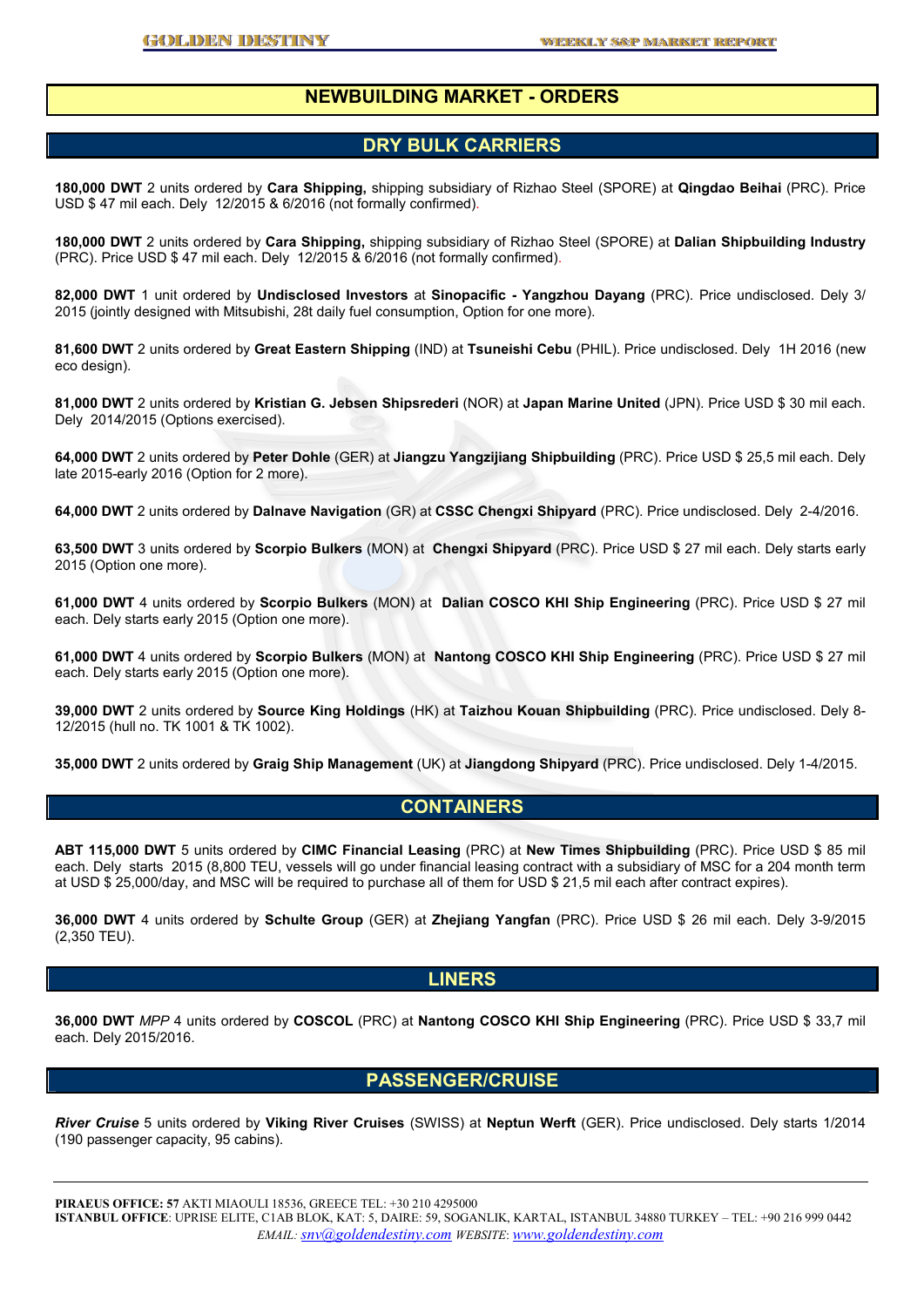*River Cruise* 5 units ordered by **Viking River Cruises** (SWISS) at **Meyer Werft** (GER). Price undisclosed. Dely starts 1/2014 (190 passenger capacity, 95 cabins).

## **SPECIAL PROJECTS**

*Crewboat* 1 unit ordered by **Zamil Offshore Services** (SAR) at **Grandweld** (UAE). Price undisclosed. Dely 6/2014 (Grandweld design,aluminium hull, repeats of 3 orders delivered in 2012).

*Offshore Support Vessel* 1 unit ordered by **Wagenborg** (NTH) at **Niestern Sander-Delfzijl** (NTH). Price undisclosed. Dely early 2015 (she will be employed for the maintenance and service of NAM's production platforms in the North Sea).

*Inspection/Maintenance & Repair Vessel* 3 units ordered by **Harvey Gulf International** (US) at **Eastern Shipbuilding** (US). Price undisclosed. Dely nor revealed (tbn Harvey Sub-Sea, Harvey Bluesea, & Harvey Intervention, they will be the  $12^{th}$ ,  $13^{th}$  and 14th vsls to be built by this yard for this owner, LOA 99,7m, 250MT AHC Sub Sea Crane fitted).

*Drillship* 1 unit ordered by **Undisclosed US Investor** at **Daewoo S.M.E.** (SKR). Price USD \$ 591 mil (665.3 bn won) Dely 8/2015.

## **DEMOLITION MARKET**

| <b>WEEKLY DEMOLITION ACTIVITY PER VESSEL TYPE</b> |                       |           |                       |           |                                           |  |  |
|---------------------------------------------------|-----------------------|-----------|-----------------------|-----------|-------------------------------------------|--|--|
| <b>VESSEL TYPE</b>                                | <b>WEEK 30-2013</b>   |           | <b>WEEK 29-2013</b>   |           | <b>DEMOLITION ACTIVITY</b>                |  |  |
|                                                   | <b>No. of Vessels</b> | in DWT    | <b>No. of Vessels</b> | in DWT    | <b>Weekly change</b><br>in No. of vessels |  |  |
| <b>Bulkcarriers</b>                               | 9                     | 260.134   | 8                     | 494.743   | 13%                                       |  |  |
| Tankers *                                         | 6                     | 855.939   | 3                     | 649.824   | 100%                                      |  |  |
| <b>Liners</b>                                     | າ                     | 36.118    | 8                     | 102.895   | $-75%$                                    |  |  |
| <b>Containers</b>                                 |                       | 47.500    | 4                     | 111.067   | $-75%$                                    |  |  |
| <b>Reefers</b>                                    |                       | 6.700     | 0                     |           | N/A                                       |  |  |
| Passenger / Cruise                                |                       | 917       | Ω                     | $\Omega$  | N/A                                       |  |  |
| Ro - Ro*****                                      |                       | 17.650    | 2                     | 18.950    | $-50%$                                    |  |  |
| <b>Car Carrier</b>                                |                       |           | 0                     |           | N/A                                       |  |  |
| Combined ***                                      | $\Omega$              | 0         | 0                     | $\Omega$  | N/A                                       |  |  |
| <b>Special Projects ****</b>                      | $\Omega$              | O         | 0                     |           | N/A                                       |  |  |
| <b>TOTAL</b>                                      | 21                    | 1.224.958 | 25                    | 1.377.479 | $-16%$                                    |  |  |

| <b>WEEKLY DEMOLITION ACTIVITY PER DEMO COUNTRY</b> |                       |           |                       |           |                                           |  |  |  |
|----------------------------------------------------|-----------------------|-----------|-----------------------|-----------|-------------------------------------------|--|--|--|
| <b>DEMO COUNTRY</b>                                | <b>WEEK 30-2013</b>   |           | <b>WEEK 29-2013</b>   |           | <b>DEMOLITION ACTIVITY</b>                |  |  |  |
|                                                    | <b>No. of Vessels</b> | in DWT    | <b>No. of Vessels</b> | in DWT    | <b>Weekly change</b><br>in No. of vessels |  |  |  |
| <b>Bangladesh</b>                                  | 5                     | 158.333   | 4                     | 122.266   | 25%                                       |  |  |  |
| India                                              | 6                     | 402.456   | 10                    | 517.519   | $-40%$                                    |  |  |  |
| <b>Pakistan</b>                                    |                       | 445.513   | $\Omega$              | $\Omega$  | N/A                                       |  |  |  |
| China                                              |                       | 53.768    | $\overline{4}$        | 46.699    | $-25%$                                    |  |  |  |
| <b>Turkey</b>                                      |                       | 917       | 3                     | 33.003    | $-67%$                                    |  |  |  |
| <b>Various</b>                                     | $\Omega$              | $\Omega$  | $\Omega$              | $\Omega$  | N/A                                       |  |  |  |
| <b>Unknown</b>                                     | 3                     | 163.971   | $\overline{4}$        | 657.992   | $-25%$                                    |  |  |  |
| <b>TOTAL</b>                                       | 21                    | 1.224.958 | 25                    | 1.377.479 | $-16%$                                    |  |  |  |

| Note: The reported demolition sales might not reflect the current demolition market | $$/LDT$ &<br><b>DEMO COUNTRY</b>  |              |
|-------------------------------------------------------------------------------------|-----------------------------------|--------------|
| TNK "TITAN TULSHYAN"                                                                | 299,718 DWT BLT 93 KRS LDT 39,042 | N/A PAKISTAN |
| TNK "NEREYDA"                                                                       | 290,927 DWT BLT 93 JPN LDT 47,347 | N/A INDIA    |

TNK **"CE-SHILLA"** 106,912 DWT BLT 90 KRS LDT 18,365 N/A PAKISTAN TNK **"EAGLE 1"** 95,644 DWT BLT 92 JPN

**PIRAEUS OFFICE: 57** AKTI MIAOULI 18536, GREECE TEL: +30 210 4295000

**ISTANBUL OFFICE**: UPRISE ELITE, C1AB BLOK, KAT: 5, DAIRE: 59, SOGANLIK, KARTAL, ISTANBUL 34880 TURKEY – TEL: +90 216 999 0442 *EMAIL: snv@goldendestiny.com WEBSITE*: *www.goldendestiny.com*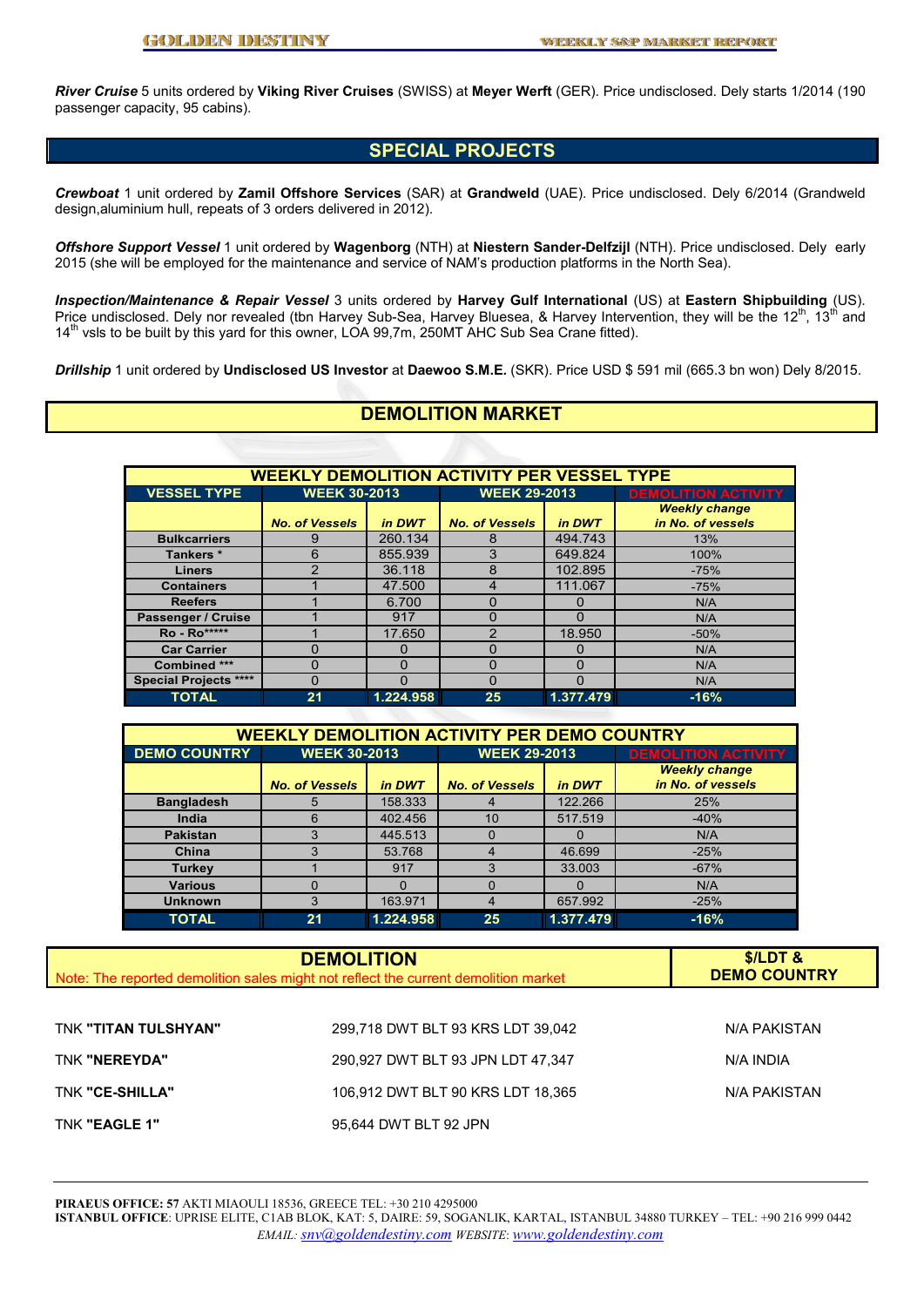| <b>CONTAINER "CSL STEFANIE"</b>     | 47,500 DWT BLT 93 JPN LDT 17,579<br><b>INCL 800 T BUNKERS ROB</b> | 440 INDIA          |
|-------------------------------------|-------------------------------------------------------------------|--------------------|
| TNK "LONDRINA"                      | 45,069 DWT BLT 94 BRZ LDT 10,453<br>"AS IS" RIO                   | 290 N/A            |
| <b>BC "CANARSIE PRINCESS"</b>       | 42,842 DWT BLT 85 JPN LDT 7,778<br><b>INCL 400T BUNKERS ROB</b>   | 420 BANGLADESH     |
| <b>BC "ST KIRIL"</b>                | 38,883 DWT BLT 85 JPN LDT 7,145                                   | N/A PAKISTAN       |
| <b>BC "BALTIC STAR"</b>             | 38,498 DWT BLT 85 BUL LDT 9,502                                   | N/A BANGLADESH     |
| <b>BC "TAHIR KIRAN"</b>             | 37,971 DWT BLT 87 BRZ LDT 9,072                                   | N/A BANGLADESH     |
| <b>GENERAL CARGO "STAR AMERICA"</b> | 30,168 DWT BLT 85 JPN                                             | N/A CHINA          |
| <b>BC "AMIR JOY"</b>                | 26,400 DWT BLT 82 GBI LDT 5,860                                   | N/A INDIA          |
| <b>BC "PALAEMON"</b>                | 23,258 DWT BLT 84 KRS LDT 7,434                                   | <b>UNDISCLOSED</b> |
| <b>BC "MORNING STAR"</b>            | 21,353 DWT BLT 83 JPN LDT 5,118                                   | 380 BANGLADESH     |
| TNK "SAMUDERA BIRU"                 | 17,669 DWT BLT 83 JPN LDT 5,200                                   | N/A BANGLADESH     |
| RO-RO CARGO "HOEGH TRANSIT"         | 17,650 DWT BLT 81 JPN LDT 13,480<br><b>GREEN RECYCLING</b>        | 320 CHINA          |
| <b>BC "DIDDLE"</b>                  | 16,753 DWT BLT 80 GBI LDT 5,000                                   | N/A INDIA          |
| <b>BC "CAPTAIN BASHER"</b>          | 14,176 DWT BLT 75 GFR LDT 4,300                                   | N/A INDIA          |
| <b>REEFER "JI YANG"</b>             | 6,700 DWT BLT 83 JPN LDT 4,085                                    | N/A INDIA          |
| <b>GENERAL CARGO "CAFER REIS"</b>   | 5,950 DWT BLT 87 USR LDT 3,025                                    | N/A CHINA          |
| PASSENGER "ROCHDALE ONE"            | 917 DWT BLT 77 FRA LDT 4,486                                      | N/A TURKEY         |
|                                     |                                                                   |                    |